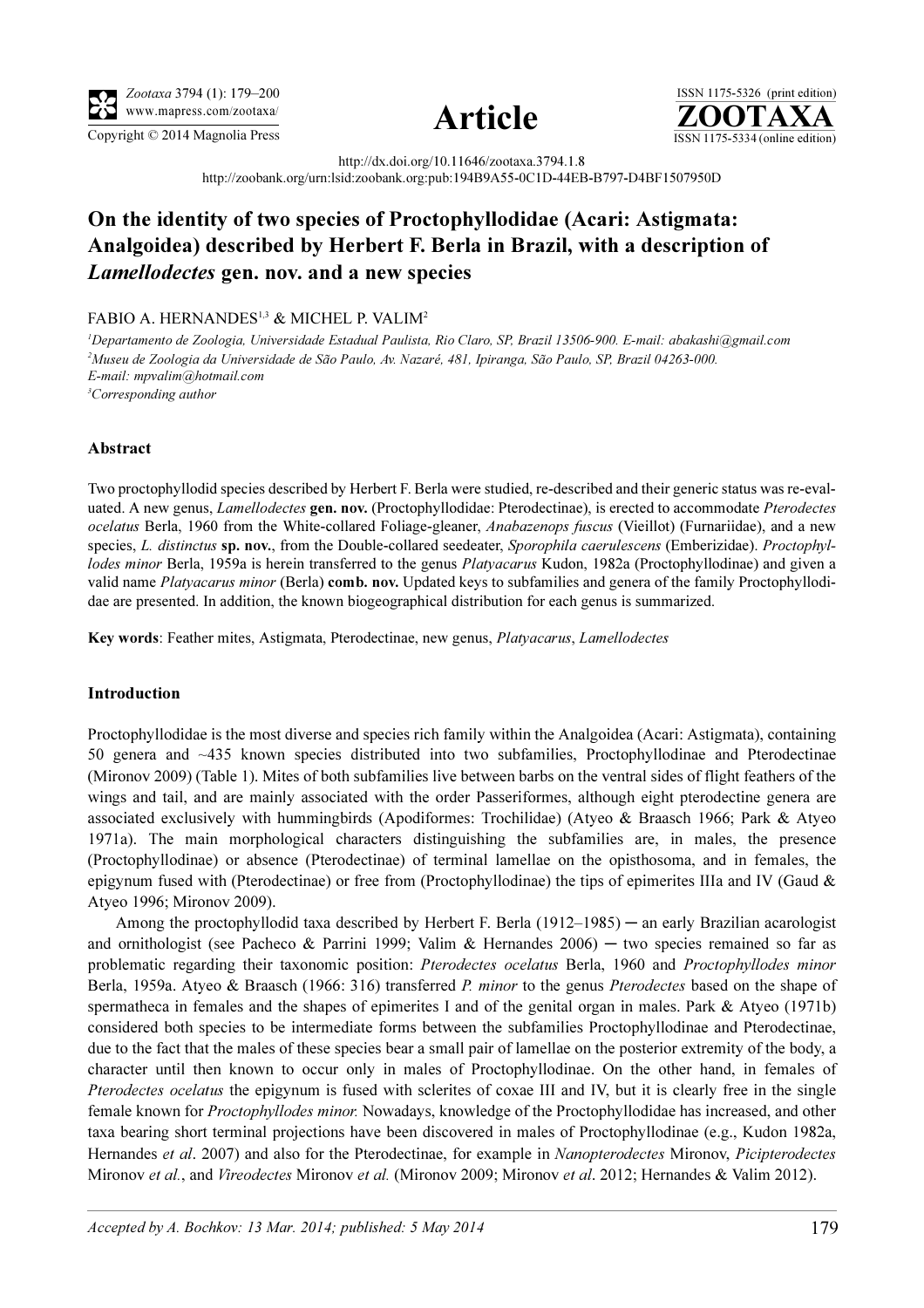|     | Epimerites I united in a U. Male: paragenital sclerites present, adanal suckers disc-like. Female: hysteronotal shield separated |  |
|-----|----------------------------------------------------------------------------------------------------------------------------------|--|
|     |                                                                                                                                  |  |
| 20. | Setae f2 absent (except in P. minor). Male: genital sheath ensiform, arising from small genital arch; terminal lamellae small;   |  |

opisthogastric shields absent, only one or two pairs of adanal shields present. . . . . . . . . . . . . . . . Platyacarus Kudon, 1982a Setae f2 present. Male: genital sheath of various conformations, but not ensiform; terminal lamellae variously formed; opisthogastric shield present, variously shaped (unpaired, paired, or split into several fragments). . . . . . . . . . . . . . . . . . . . . . . . . . . . . . . . . . . . . . . . . . . . . . . . . . . . . . . . . . . . . . . . . . . . . . . . . . . . . . . . . . . . . . . . . . . . . . . . Proctophyllodes (Robin and Mégnin, 1877)

#### Acknowledgements

To Adriano B. Kury (Departamento de Invertebrados of Museu Nacional, Rio de Janeiro, Brazil) for kindly lending types from the H.F. Berla collection. We specially thank the efforts of both Drs. Heather C. Proctor and Sergey V. Mironov, who have greatly improved the quality of the paper by doing a thorough review. This study was supported by the FAPESP—São Paulo Research Foundation (FAH: 2011/50145-0; 2011/20805-8; MPV: 2011/ 11420-5; 2012/06951-4).

### References

Atyeo, W.T. (1966a) Two new genera of feather mites (Acarina: Proctophyllodidae). Journal of the Kansas Entomological Society, 39, 473–480.

- Atyeo, W.T. (1966b) A new genus and six new species of feather mites primarily from Tyranni. Journal of the Kansas Entomological Society, 39, 481–492.
- Atyeo, W.T. (1967) Two new feather mite genera with polymorphic males (Analgoidea: Proctophyllodidae). Journal of the Kansas Entomological Society, 40, 465–471.
- Atyeo, W.T. (1971a) New genera of analgoid feather mites. Journal of the Kansas Entomological Society, 44, 75–80.
- Atyeo, W.T. (1971b) Exochojoubertia, a new genus of proctophyllodid feather mites (Acarina: Analgoidea). New Zealand Journal of Science, 14, 219–223.
- Atyeo, W.T. (1972) A new genus of feather mites (Analgoidea: Proctophyllodidae) from cocks-of-the-rock (Aves: Rupicolidae). Boletim do Museu Nacional, Nova Série, 285, 1–6.
- Atyeo, W.T. & Braasch, N.L. (1966) The feather mite genus *Proctophyllodes* (Sarcoptiformes, Proctophyllodidae). Bulletin of the University of Nebraska State Museum, 5, 1–354.
- Atyeo, W.T. & Gaud, J. (1966) The chaetotaxy of sarcoptiform feather mites (Acarina: Analgoidea). Journal of the Kansas Entomological Society, 39, 337–346.
- Atyeo, W.T. & Gaud, J. (1968) Two feather mite genera (Analgoidea, Proctophyllodidae) from birds of the families Oxyruncidae and Pipridae (Passeriformes, Tyranni). Bulletin of the University of Nebraska State University, 8, 209–215.
- Atyeo, W.T. & Gaud, J. (1970) A new genus of feather mites from African Muscicapidae (Analgoidea: Proctophyllodidae). Journal of the Kansas Entomological Society, 43, 243–247.
- Atyeo, W.T. & Gaud, J. (1971a) Mimicalges and analgid-like genus of Proctophyllodidae (Acarina: Analgoidea). Folia Parasitologica, 18, 51–53.
- Atyeo, W.T. & Gaud, J. (1971b) A new genus of feather mites near Proctophyllodes Robin, 1877 (Analgoidea: Proctophyllodidae). Journal of the Georgia Entomological Society, 6, 43–50.
- Atyeo, W.T. & Gaud, J. (1976) The probable association of a new genus of Proctophyllodidae with a New Guinean parrot. Journal of the Kansas Entomological Society, 49, 489–491.
- Berla, H.F. (1958) Analgesidae Neotropicais. I Duas novas espécies de Pterodectes Robin, 1868 (Acarina Proctophyllodinae) coletadas em Fringillidae, Aves, Passeriformes. Boletim do Museu Nacional (Zoologia), 209, 1–6.
- Berla, H.F. (1959a) Analgesoidea Neotropicais. V Sôbre uma espécie nova de "Proctophyllodes" Robin, 1868 e redescrição
- de "Pterolichus varians selenurus" Trouessart, 1898 (Acarina, Pterolichinae). Revista Brasileira de Biologia, 19, 203–206.
- Berla, H.F. (1959b) Analgesoidea Neotropicais. IV Sôbre algumas espécies novas ou pouco conhecidas de acarinos plumícolas. Boletim do Museu Nacional (Zoologia), 209, 1–17.
- Berla, H.F. (1959c) Analgesoidea Neotropicais. VI. Um novo gênero de acarinos plumícolas (Acarina, Proctophyllodinae), hóspede de Oxyruncidae (Aves, Passeriformes). Studia Entomologica, 2, 31–32.
- Berla, H.F. (1960) Analgesoidea neotropicais. VII. Novas espécies de acarinos plumícolas. Anais da Academia Brasileira de Ciências, 32, 95–105.
- Berla, H.F. (1973) Analgesoidea Neotropicais. X Uma nova espécies de Pterodectes Robin, 1877. Revista Brasileira de Biologia, 33, 21–22.
- Dickinson, E.C. (2003) The Howard and Moore Complete Checklist of the Birds of the World. 3rd ed. Princeton University Press, New Jersey, 1039 pp.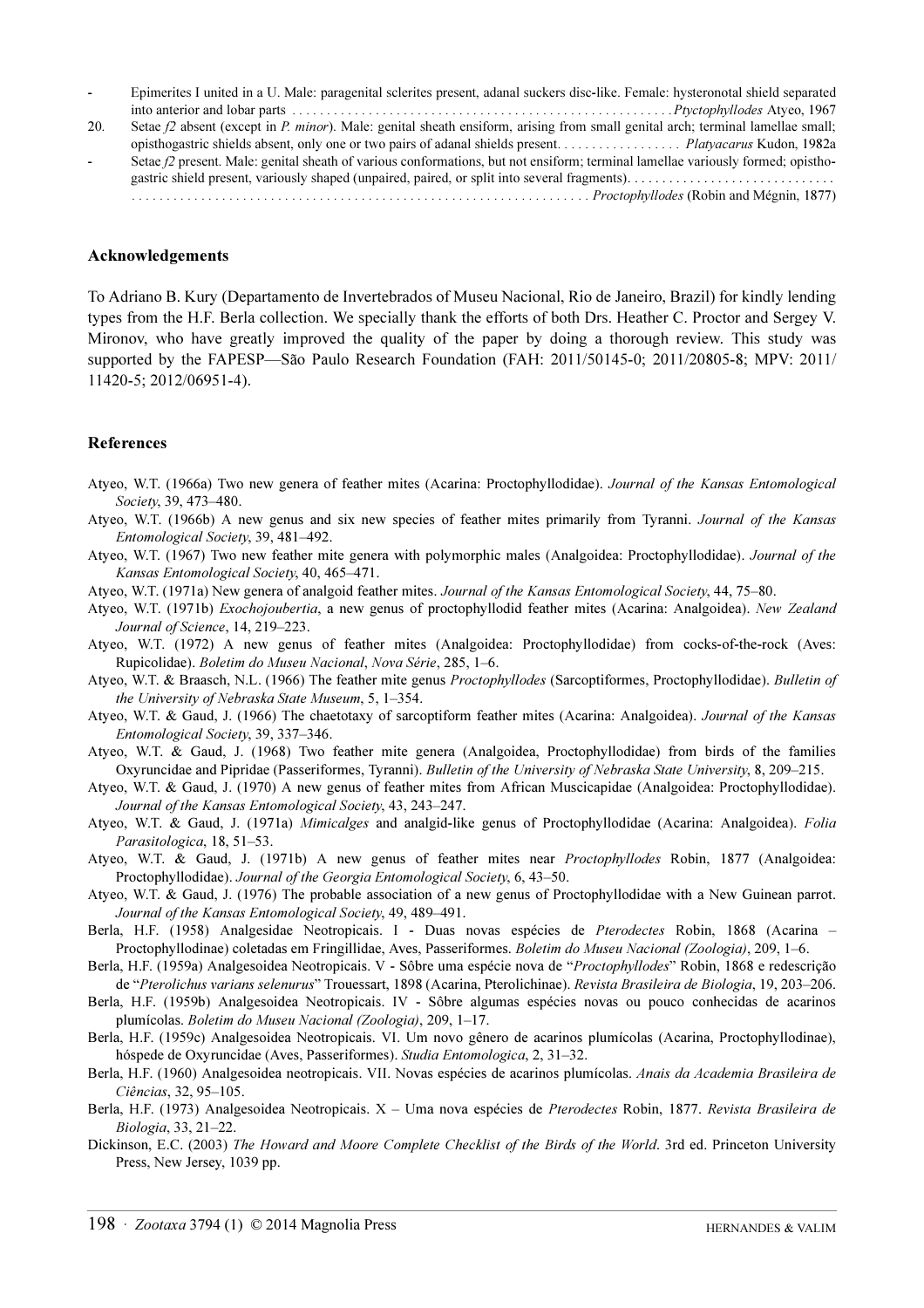- Gaud, J. (1968) Sarcoptiformes plumicoles (Analgoidea) parasites d'oiseaux de l'Île Rennell (Deuxième note). The Natural History of Rennell Island, British Solomon Islands, 5, 121–151.
- Gaud, J. & Atyeo, W.T. (1996) Feather mites of the World (Acarina, Astigmata): the supraspecific taxa. Musée Royal de l'Afrique Centrale, Annales, Sciences Zoologiques, 277, 1–193 (Pt. 1, text), 1–436 (Pt. 2, illustrations).

Gaud, J. & Berla, H.F. (1963) Deux genrex nouveaux de sarcoptiformes plumicoles (Analgesoidea). Acarologia, 5, 644–648.

- Gaud, J. & Mouchet, J. (1957) Acariens plumicoles (Analgesoidea) des oiseaux du Cameroun. I. Proctophyllodidae. Annales de Parasitologie Humaine et Comparée, 32, 491–546.
- Griffiths, D.A., Atyeo, W.T., Norton, R.A. & Lynch, C.A. (1990) The idiosomal chaetotaxy of astigmatid mites. Journal of Zoology[, 220, 1–32.](http://dx.doi.org/10.1111/j.1469-7998.1990.tb04291.x)

[h](http://dx.doi.org/10.1111/j.1469-7998.1990.tb04291.x)ttp://dx.doi.org/10.1111/j.1469-7998.1990.tb04291.x

- Hernandes, F.A. (2013) A new genus and species of pterodectine feather mite (Acari: Proctophyllodidae) from Tod-Tyrants in Brazil (Passeriformes: Tyrannidae). Acta Parasitologica[, 58, 309–316.](http://dx.doi.org/10.2478/s11686-013-0153-7) [h](http://dx.doi.org/10.2478/s11686-013-0153-7)ttp://dx.doi.org/10.2478/s11686-013-0153-7
- Hernandes, F.A. & Valim, M.P. (2012) The genus Nanopterodectes Mironov, 2009 (Acari, Proctophyllodidae), with descriptions of three new species from antbirds (Passeriformes: Thamnophilidae) in Brazil. Systematic Parasitology[, 83,](http://dx.doi.org/10.1007/s11230-012-9385-4) [227–242.](http://dx.doi.org/10.1007/s11230-012-9385-4)

[h](http://dx.doi.org/10.1007/s11230-012-9385-4)ttp://dx.doi.org/10.1007/s11230-012-9385-4

Hernandes, F.A., Valim, M.P. & Mironov, S.V. (2007) Two new genera and five new species of the feather mite subfamily Proctophyllodinae (Astigmata: Proctophyllodidae) from suboscine birds in Brazil. Journal of Natural History[, 41 \(41–44\),](http://dx.doi.org/10.1080/00222930701644718) [2653–2681.](http://dx.doi.org/10.1080/00222930701644718)

[h](http://dx.doi.org/10.1080/00222930701644718)ttp://dx.doi.org/10.1080/00222930701644718

Kanegae, M.F., Valim, M.P., Fonseca, M.A., Marini, M.A. & Serra-Freire, N.M. (2008) Ácaros plumícolas (Acari: Astigmata) em aves do Cerrado do Distrito Federal, Brasil. Biota Neotropica[, 8, 30–38.](http://dx.doi.org/10.1590/s1676-06032008000100003) [h](http://dx.doi.org/10.1590/s1676-06032008000100003)ttp://dx.doi.org/10.1590/s1676-06032008000100003

Krantz, G.W. & Walter, D.E. (2009) A Manual of Acarology. 3rd ed. Texas Tech University Press, Lubbock, 807 pp.

- Kudon, L.H. (1982a) Platyacarus, a new genus of feather mites (Acarina: Proctophyllodidae). Journal of the Georgia Entomological Society, 17, 333–337.
- Kudon, L.H. (1982b) Host relationships of the feather mite genus Platyacarus Kudon (Acarina: Proctophyllodidae) with a key to the species. Journal of the Georgia Entomological Society, 17 (4), 545–552.
- Mironov, S.V. (1996) A new genus of the feather mite subfamily Pterodectinae (Analgoidea: Proctophyllodidae). Parazitologiya, 30, 398–403.
- Mironov, S.V. (2009) Phylogeny of feather mites of the subfamily Pterodectinae (Astigmata: Proctophyllodidae) and their host associations with passerines (Aves: Passeriformes). Proceedings of the Zoological Institute of the Russian Academy of Sciences, 313, 97–118.
- Mironov, S.V. & Fain, A. (2003) New species of the feather mite subfamily Pterodectinae (Astigmata: Proctophyllodidae) from African passerines. Sociét royale belge d'Entomologie, 139, 75–91.
- Mironov, S.V. & González-Acuña, D. (2011) New feather mites of the subfamily Pterodectinae (Astigmata: Proctophyllodidae) from passerines (Aves: Passeriformes) from Chile and Cuba. Zootaxa, 3057, 1–48.
- Mironov, S.V. & Proctor, H.C. (2009b) *Atelophyllodes* gen. n., a new feather mite genus of the family Proctophyllodidae (Astigmata: Analgoidea) from lyrebirds (Passeriformes: Menuridae). Zootaxa, 2326, 51–61.
- Mironov, S.V. & Proctor, H.C. (2009b) Feather mites of the genus Proterothrix Gaud (Astigmata: Proctophyllodidae) from parrotbills (Passeriformes: Paradoxornithidae) in China. Journal of Parasitology[, 95, 1093–1107.](http://dx.doi.org/10.1645/ge-1961.1) [h](http://dx.doi.org/10.1645/ge-1961.1)ttp://dx.doi.org/10.1645/ge-1961.1
- Mironov, S.V. & Tolstenkov, O.O. (2013) Three new feather mites of the subfamily Pterodectinae (Acari: Proctophyllodidae) from passerines (Aves: Passeriformes) in Vietnam. Proceedings of the Zoological Institute of the Russian Academy of Sciences, 317, 11–29.
- Mironov, S.V. & Wauthy, G. (2010) *Afroproterothrix* n. gen. of the feather mite subfamily Pterodectinae (Astigmata: Proctophyllodidae) from passerines (Aves: Passeriformes) in Africa. International Journal of Acarology[, 36, 175–182.](http://dx.doi.org/10.1080/01647950903524158) [h](http://dx.doi.org/10.1080/01647950903524158)ttp://dx.doi.org/10.1080/01647950903524158
- Mironov, S.V., Literák, I. & Capek, M. (2008a) New feather mites of the subfamily Pterodectinae (Acari: Astigmata: Proctophyllodidae) from passerines (Aves: Passeriformes) in Mato Grosso do Sul, Brazil. Zootaxa, 1947, 1–38.
- Mironov, S.V., Diao, W., Zhang, Y., Zhang, C. & Yan, Z. (2008b) A new feather mite species of the genus Proterothrix Gaud (Astigmata, Proctophyllodidae) fom Ficedula zanthopygia (Hay) (Passeriformes: Muscicapidae) in China. Acarina, 16, 31–38.
- Mironov, S.V., Literák, I., Capek, M. & Koubek, P. (2010) New species of the feather mite subfamily Pterodectinae (Astigmata, Proctophyllodidae) from passerines in Senegal. Acta Parasitologica[, 55, 399–413.](http://dx.doi.org/10.2478/s11686-010-0051-) [h](http://dx.doi.org/10.2478/s11686-010-0051-)ttp://dx.doi.org/10.2478/s11686-010-0051-1
- Mironov, S.V., Literák, I., Hung, N.M. & Capek, M. (2012) New feather mites of the subfamily Pterodectinae (Acari: Proctophyllodidae) from passerines and woodpeckers (Aves: Passeriformes and Piciformes) in Vietnam. Zootaxa, 3440, 1–49.
- Ohlson, J.I., Irestedt, M., Ericson, P.G.P. & Fjeldså, J. (2013) Phylogeny and classification of the New World suboscines (Aves,